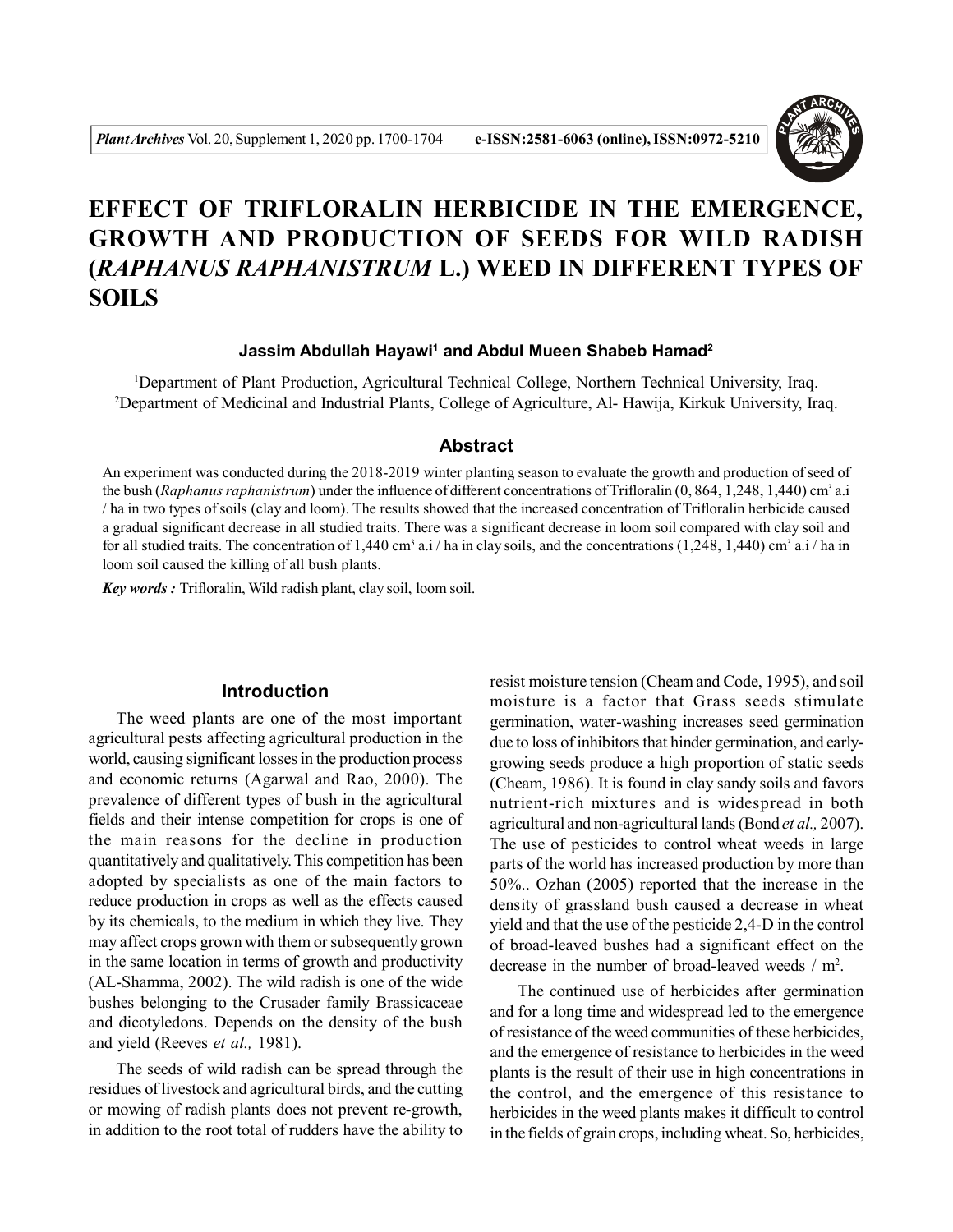including Trifloralin, have become widespread in the bush control and are now one of the most widely used herbicides used in chemical control in a conservative farming system. Grover *et al*., (1997) reported that Trifloralin decomposes When it is on the surface of the soil and in order to be effective Trifloralin must be mixed in the soil. It may be adsorbed by the presence of organic matter in the soil (Kengga, 1980), as well as the effect of Trifloralin herbicide is reduced in the weeds and quickly due to high temperatures and low soil moisture and different soil texture. In sandy soils with a light tissue, the effect of Trifloralin herbicide is reduced compared to heavy clay soils (Gallaher and Mueller, 1996). The aim of this research is to study the efficacy of the Trifloralin herbicide in the control of wild radish weed in the fields of grain crops at different types of soils.

## **Materials and Methods**

The experiment was carried out in the wire canopy of the Field Crops Department / Collage of Agriculture / University of Kirkuk on 15/11/2018 during the agricultural season 2018-2019. The experiment included the following factors: - The first factor was the concentration of the herbicide with four levels (zero, 0.864, 1,248 and 1,440) cm<sup>3</sup> a.i/ha ) The second factor is two types of soil (clay and loom soils). And became the number of transactions  $(4 \times 2 = 8$ , used plastic anvils diameter of 30 cm and depth of 30 cm and filled with two types of soils (clay and Loom) planted seeds (taken from the plants of the previous season) at a depth of 4 cm and an average of (10) seeds / pot then add the herbicide in three concentrations were covered herbicide layer During the germination and growth phase, the following characteristics were taken:

The percentage of emergence (%) and the degree of vulnerability and the number of branches of the main stem / plant and at the end of the agricultural season (28/ 5/2019) were studied the following characteristics: - Dry weight / plant and the number of seeds produced / plant. This experiment was carried out in a global experimental method, complete random design (CRD) and three replicates (Al-Rawi and Khalaf Allah, 1980). The data from the experiment were analyzed using SAS software, and Duncan (1955) was used to compare averages so that averages that differed significantly at the 5% probability level were distinguished by different alphabets.

# **Results and Discussion**

# **Emergence ratio%**

The data in table 1 indicate that the increase in the concentration of Trifloralin herbicide achieved a significant decrease in the rate of emergence of the wild radish weed (*Raphanus raphanistrum* L.) The high concentration  $(1,440 \text{ cm}^3 \text{ a.} \text{i} / \text{ha})$  resulted in the death of all plants compared to the rest of the concentrations, while the percentage of erosion decreased (68, 88 and 91.10% at concentrations (0.864 and 1,248 cm<sup>3</sup> a.i/ha) compared to the comparison, respectively. This may be due to the increase in the concentration of the pesticide in the soil caused the entry of more herbicide into the plants which led to The occurrence of physiological dysfunction was reflected in the emergence ratio (Hayawi, 2015). In this characteristic in the loom soil compared to clay soils where the rate of decline was 29.71%, and this may be because the loom soils lose moisture content quickly compared to clay soils that retain moisture for a longer time and thus increase the ratio of emergence.

This Result coincided with his result's (Hayawi, 2015). The interaction between the herbicide and the soil type, the data in the same table indicate that the high concentration  $(1,440 \text{ cm}^3 \text{ a}.)$  ha) in clay soils as well as the concentrations  $(1,248 \text{ and } 1,440 \text{ cm}^3 \text{ a.i} / \text{ha})$  in the loom soil caused the death of all plants, as well as note that There is a significant decrease in this characteristic in the loom soil compared to the clay soil in the absence of the herbicide. This means that the weed plants in the loom soil suffer from the impact of moisture tensile in addition to the effect of the herbicide.

#### **Degree of vulnerability**

The results in table 1 indicate significant differences in the main factors and the interaction between the factors. The plants were significantly affected by increasing the concentration of the herbicide and the high concentration  $(1,440 \text{ cm}^3 \text{ a.} \text{ i} / \text{ ha})$  caused the death of all plants, which indicates that the amount of herbicide absorbed by the plants led to a physiological defect in them and affected the root total and reflected on the vegetative total and what This result is consistent with a lot of research indicating that the use of the Trifloralin herbicide causes changes in the physiology of the plant, especially the Marstim cells of weeds (Strachen and Hess, 1983 and Hayawi, 2015).

As for the effect of soil type, the degree of vulnerability was significant in loom soils compared to clay soils. This may be due to soil texture and moisture content as clay soils retain moisture longer than loom soils (Bradford, 1990 and Hayawi, 2015). As for the interaction between the herbicide concentration and soil type, the concentration  $(1,440 \text{ cm}^3 \text{ a.1}/\text{ ha})$  in the weed plants was so high that it led to the death of all plants in the clay and loom soil compared with the comparison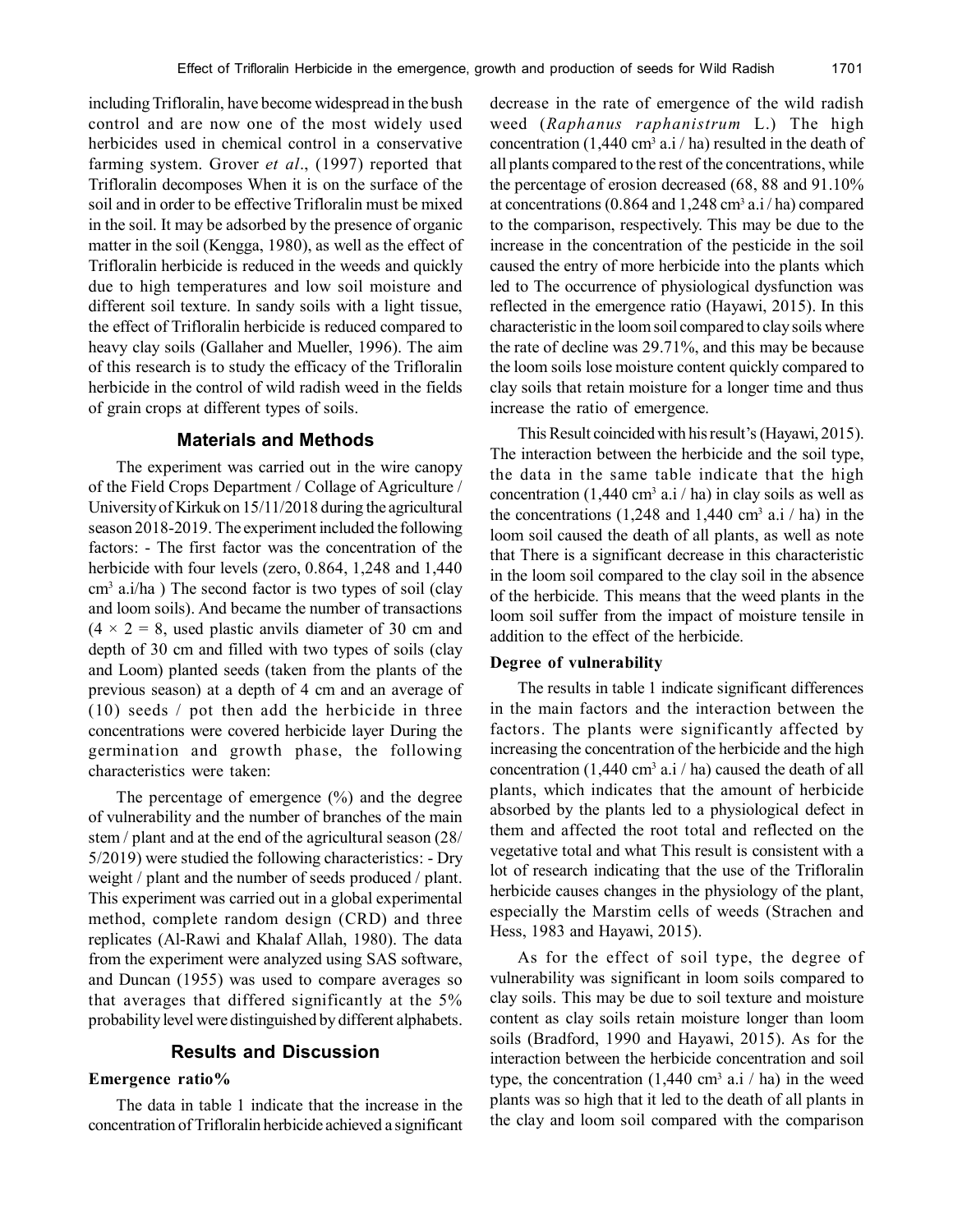treatment (without herbicide) as well as the concentration  $(1,248 \text{ cm}^3)$  a.i / ha) in the loom soil also caused the death of all plants. And the plants in clay soils were not affected compared to the loom soil, which was affected by (3.34) degree in the treatment comparison, which shows that the impact of plants is different soil texture as well as the use of herbicide, because the lack of moisture in the loom soil compared with clay soils that retain More moisture for longer.

## **Number of Tillers / plant**

Plants fleeing from the action of the herbicide but affected by it have decreased the number of tillers / plant at the concentrations used (Table 1). Absorbed by the plant is not enough to kill but led to a defect in the physiology of the plant and prevented the buds from forming the largest number of Tillers. It was also found that increasing concentration, especially at concentration  $(1,440 \text{ cm}^3 \text{ a.} \text{i} / \text{ha.})$ 

It has the effect of decreasing the number of Tillers compared to the first and second concentrations of the herbicide since there were no Tillers / plant due to the absence of plants at this concentration. (Cudney, 1993 and Hayawi, 2015).

The same table also indicated that the loom soils reduced the number of tillers by 31.88% compared to the growing plants in the clay soils. Clay soils may contain nutrients in favor of the plant while those nutrients may be reduced in light soils and therefore plant growth is weak. Much research has indicated that this condition is reinforced when plants grow in soils with different tissues (Hayawi, 2015). The relationship between herbicide concentration and soil type resulted in concentrations  $(1,248$  and  $1,440$  cm<sup>3</sup> a.i / ha) no plant branches due to lack of plants in loom soil and also when the concentration  $(1,440 \text{ cm}^3 \text{ a.} \text{ i} / \text{ ha})$  in the clay soils. The herbicide has freedom of movement within the loom soil when watering the soil while the movement of the herbicide is reduced in clay soils, due to adsorption of the herbicide and the lack of entry to the plant reduced the number of tillers / plant. This reduction in the number of tillers / plant may be used in the fields by reducing the amount of seeds produced per plant as if it is to reduce plant reproduction.

## **Dry weight (g / plant)**

(Table 1) indicates significant differences in the main factors in the study and their overlap. The results showed that the dry weight of fugitive plants decreased by (22,22 and  $64,86\%$  of the concentrations (0.864 and 1,248 cm<sup>3</sup> a.i / ha), respectively compared to the comparison treatment.

This decrease in dry weight indicates that the plants

are weak growth and that the small amount absorbed from the herbicide led to a defect in the physiology of the plant. The imbalance has reached photosynthesis so that food-made materials are very limited, which is reflected in the dry weight, The high concentration  $(1,440 \text{ cm}^3 \text{ a.1})$ ha) caused the death of the weed plants so there was no dry weight. This result coincided with many research on the use of Trifloralin herbicide in reducing the dry weight of the weed associated with the wheat crop (Chauhan *et al.,* 2006 and Hayawi, 2015). The results in the same table also indicate the weak growth of the growing plants in the loom soils compared with the clay soils. The nutrients and moisture due to the spread of their roots, which eventually leads to the dry weight gain of the plant (Hayawi, 2015) The data in the same table also indicate the relationship between the concentration of the herbicide and the type of soil. While we note that the action when increasing the concentration to  $(1,440 \text{ cm}^3 \text{ a.} \text{i} / \text{ ha})$  in clay soils, and the reason not to kill plants at concentration  $(1,248 \text{ cm}^3 \text{ a.1/ha})$  in clay soils may be due to adsorption of herbicide molecules on the surfaces of granules Clay and prevent it from reaching the absorption area by the plant (Accinelli *et al.,* 2001).

#### **Number of seeds produced / plant**

The main purpose of the application of the herbicide in the fields is to kill the weed, but the sensitivity of the bush to the Trifloralin herbicide varies from plant type to another plant type and even within one species may resist the plant when absorbing small amounts of the herbicide, but its growth is weak and then reflected on the amount produced One plant of seeds and this is the other goal of the use of the herbicide, especially for fugitive plants from the deadly act of the herbicide. (Table 1) indicates that there are significant differences between study factors and their interaction in this characteristic. When applied, the number of seeds produced decreased by 41.42% and 87.46% for the two concentrations  $(0.864$  and 1,248 cm<sup>3</sup> a.i / ha) respectively, which is good in reducing the seed production of the wild radish weed.

The concentration  $(1,440 \text{ cm}^3 \text{ a}.)$  has killed all plants so there is no seed production, Some sources have indicated that the growth of fugitive plants from the herbicide killer is weak and that their seed production is limited (Strachan and Hess, 1983 and Hayawi, 2015). The table also indicated that there is a difference in seed production between the growing plants in clay and loom soils. The number of seeds produced in loom soils decreased by 42.38% compared to clay soils, possibly due to weak plant growth and low number of tillers (Hayawi, 2015). The table also indicated the interaction between the herbicide concentration and the soil type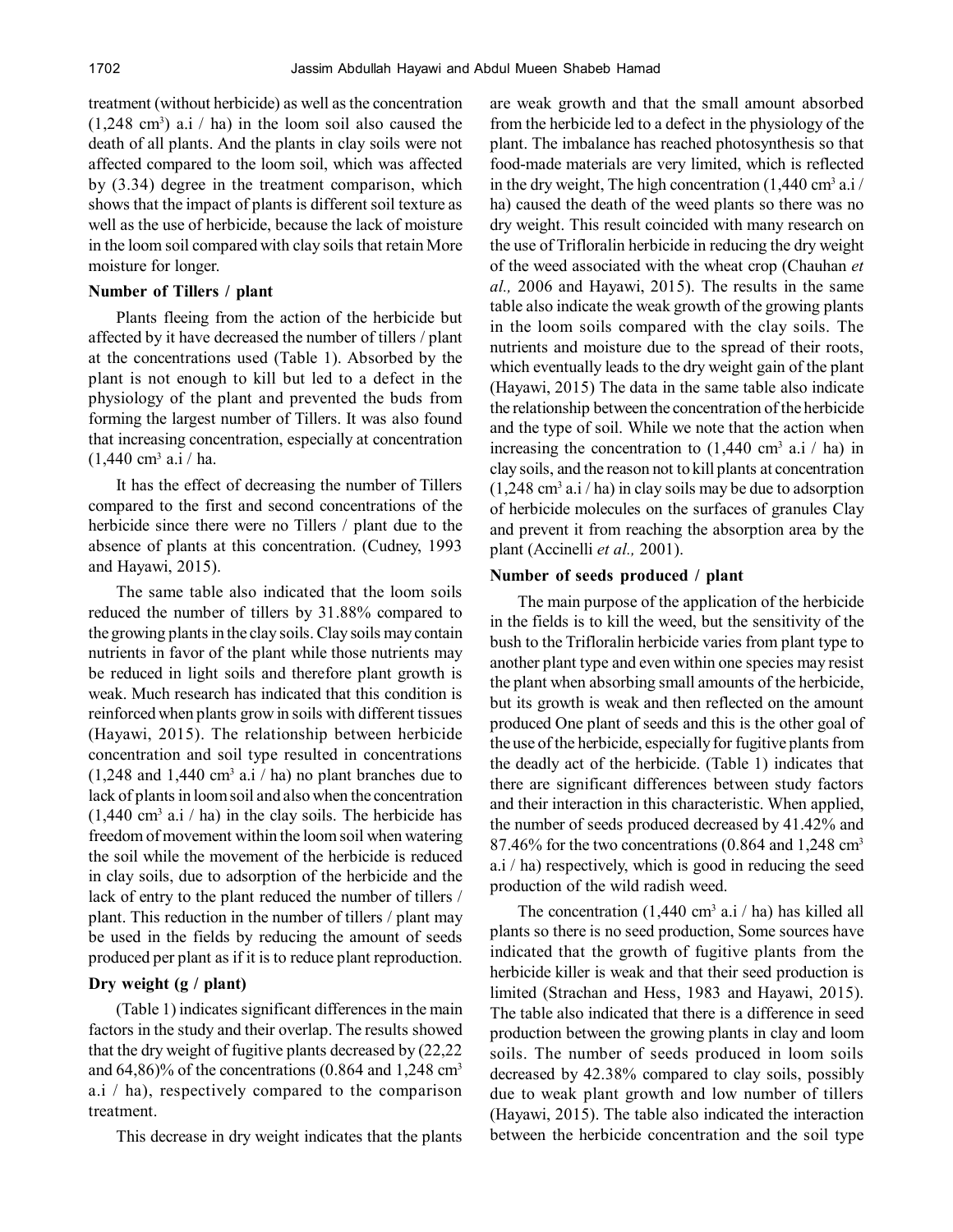| <b>Treatment</b>                                             |          | <b>Emergece</b>    | Degree of         | Number of         | Dry               | Number of         |
|--------------------------------------------------------------|----------|--------------------|-------------------|-------------------|-------------------|-------------------|
|                                                              |          |                    |                   |                   |                   |                   |
|                                                              |          | (%)                | vulnerability     | Tiller/plant      | weight(g)         | seed/ plant       |
| The concentration of the herbicide $\text{ cm}^3$ / a.i / ha |          |                    |                   |                   |                   |                   |
| 0                                                            |          | 75.00 a            | 1.67d             | 7.83 a            | 7.20a             | 6.06a             |
| 0.864                                                        |          | 23.34b             | 7.50c             | 3.34 <sub>b</sub> | 5.60 <sub>b</sub> | 3.55 b            |
| 1.248                                                        |          | 6.67c              | 9.50 <sub>b</sub> | 1.16c             | 2.53c             | 0.76c             |
| 1.440                                                        |          | 0.00 <sub>d</sub>  | 10.00a            | 0.00 <sub>d</sub> | 0.00d             | 0.00d             |
| Soil typs                                                    |          |                    |                   |                   |                   |                   |
| Clay soil                                                    |          | 30.83 a            | 6.67 <sub>b</sub> | 3.67a             | 3.16a             | 4.86a             |
| Loom soil                                                    |          | 21.67 <sub>b</sub> | 7.67a             | 2.50 <sub>b</sub> | 2.07 <sub>b</sub> | 2.80 <sub>b</sub> |
| Soil $\times$ concentration                                  |          |                    |                   |                   |                   |                   |
| Clay soil                                                    | $\theta$ | 86.67 a            | 0.00e             | 8.34a             | 8.26a             | 6.96a             |
|                                                              | 0.864    | 23.34c             | 7.67c             | 4.00c             | 6.13 <sub>b</sub> | 3.96c             |
|                                                              | 1.248    | 13.34c             | 9.00 <sub>b</sub> | 2.34d             | 5.06c             | 1.53d             |
|                                                              | 1.440    | 0.00 <sub>d</sub>  | 10.00a            | 0.00e             | 0.00d             | 0.00e             |
| Loom soil                                                    | $\theta$ | 63.34b             | 3.34d             | 7.34 <sub>b</sub> | 6.14 <sub>b</sub> | 5.16 <sub>b</sub> |
|                                                              | 0.864    | 23.34 c            | 7.34c             | 2.67d             | 5.06c             | 3.13c             |
|                                                              | 1.248    | 0.00 <sub>d</sub>  | 10.00a            | 0.00e             | 0.00 <sub>d</sub> | 0.00e             |
|                                                              | 1.440    | 0.00 <sub>d</sub>  | 10.00a            | 0.00e             | 0.00d             | 0.00e             |

**Table 1:** Effect of concentrations of Trifloralin herbicide and soil type and their interaction on some traits for wild radish weed.

The values followed by the same letter were not significantly different at the 5% probability level of the study factors and their interaction.

(its texture). In the loom soil treated with concentrations  $(1,248$  and  $1,440$  cm<sup>3</sup> a.i / ha), as well as clay soils treated with concentration  $(1,440 \text{ cm}^3 \text{ a}.)$  ha), No seed production due to the herbicide efficiency in killing plants during their growth, and it was also observed that there was a significant decrease in the number of seeds produced from the comparative treatment of growing plants in the loom soils (5,16) seeds compared to the clay soils (6,96) seeds, which indicates that the rate of Plant growth in light soils is weak and this is indicated by the above qualities.

### **References**

- Accinelli, C., G. Dinelli and A.Vicari (2001). Atrazine and metolachlor degradation in subsoils. *Biol. Fert. Soils*, **33:** 495-500.
- Agarwal, A.R. and P.B. Rao (2000). Effect of four weed species on seed germination of certain varieties of wheat. *Adv. Biosc*.,**19:** 1-10.
- AL- Shamma, H. (2002). competitive potential of six bread wheats vavietios with broad leaf weeds. in the centeral plains of iraq. *Iraqi J.Agr.*, **7:** 157-163.
- Al-Rawi, K.M. and Abdul K.A. Aziz. (1980). Design and analysis of agricultural experiments. Directorate of Dar Alkutub for Printing and Publishing - Mosul University.
- Bond,W., G. Davies and R. Turner (2007). The biology and non-chemical control of Wild Radish (*Raphanus raphanistrum* L.)
- Bradford, D.J. (1990). A water relation analysis of seed germination rates. *Plant physiol*., **94:** 840-849.
- Chauhan B.S., G. Gurjeet and P. Christopher (2006). Tillage systems affect trifluralin bioavailability in soil. *Weed Sci*., **54:** 941-947.
- Cheam, A.H and G.R. Code (1995). The biology of Australian weeds 24. *Raphanus raphanistrum* L. *Plant Protection Quarterly*, **10(1):** 2-13.
- Cheam, A.H. (1986). Seed production and seed dormancy in radish (*Raphanus raphanistrum* L.) and some possibilities for improving control. Weed Res., 26, 405-413
- Cudney. D. W.; S. B. Orloff and D. A. Demason (1993). Effect of thiazopyr and trifluralin on dodder (*Cuscuta indecora* L.) in alfalfa (*Medicago sativa* L.). *Weed Technol.*, **7(4):** 660- 864.
- Duncan, G.O. (1955). Multiple range and multiple F test. *Biometrics*, **11:**142.
- Gallaher, K. and T.C. Mueller (1996). Effect of crop presence on persistence of atrazine, metribuzin, and clomazone in surface soil. *Weed Sci*., **44:** 698-703
- Grover, R., J. Wolt, A. Cessna and H. Schiefer (1997). Environmental fate of trifluralin. *Rev. Environ. Contam. Toxicol*., **153 :** 1-16.
- Hayawi, J.A. (2015). Adoption of the system of preservative agriculture using the Trifloralin herbicide to control some narrow leaves weed using some agricultural processes in the wheat crop / doctoral thesis.
- Heap, I.M. (2011). International survey of herbicide resistant weeds. http : // www. Weed science. Org.